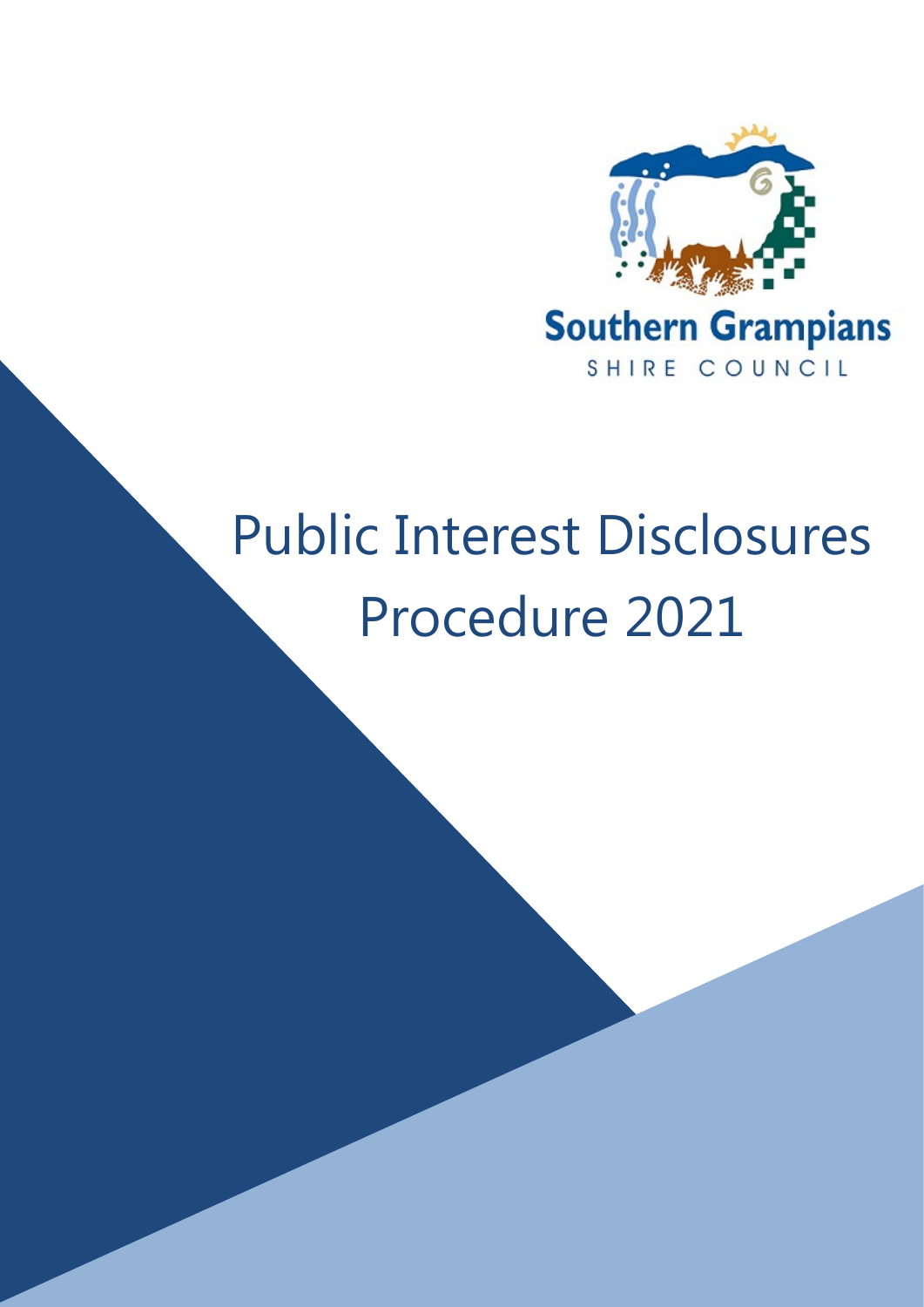# *TABLE OF CONTENTS*

| $\mathbf{1}$ . |                                                                 |  |
|----------------|-----------------------------------------------------------------|--|
| 2.             |                                                                 |  |
| 3.             | OFFENCES UNDER THE PUBLIC INTEREST DISCLOSURES ACT 2012 (VIC) 3 |  |
| 4.             |                                                                 |  |
| 5.             |                                                                 |  |
| 6.             |                                                                 |  |
| 7.             |                                                                 |  |
| 8.             |                                                                 |  |
| 9.             |                                                                 |  |
| 10.            |                                                                 |  |
| 11.            |                                                                 |  |
| 12.            |                                                                 |  |
| 13.            | HOW AM I PROTECTED AGAINST DETRIMENTAL ACTION? 12               |  |
| 14.            | WHAT IF I AM IMPLICATED IN THE CONDUCT I DISCLOSE?  13          |  |
| 15.            | WHAT HAPPENS IF A DISCLOSURE IS MADE AGAINST ME? 14             |  |
| 16.            | ARE CONFIDENTIALITY REQUIREMENTS IMPOSED BY LAW?  14            |  |
| 17.            |                                                                 |  |
| 18.            |                                                                 |  |
| 19.            |                                                                 |  |
| 20.            |                                                                 |  |

# **AUTHORISED**

**Interim CEO**: Tony Doyle **Signature**



**Date** 26 November 2021

| <b>Procedure Name</b>   | <b>Public Interest Disclosures Procedure</b>                                                                                                                                            |
|-------------------------|-----------------------------------------------------------------------------------------------------------------------------------------------------------------------------------------|
| <b>File Location</b>    | D/21/114389                                                                                                                                                                             |
| <b>Document status</b>  | Approved                                                                                                                                                                                |
| <b>Version</b>          | $\#$ 3 – Documents are amended from time to time, therefore you<br>should not rely on a printed copy being the current version. Please<br>consult the intranet for the current version. |
| <b>Version Date</b>     | November 2021                                                                                                                                                                           |
| <b>Next Review date</b> | November 2023                                                                                                                                                                           |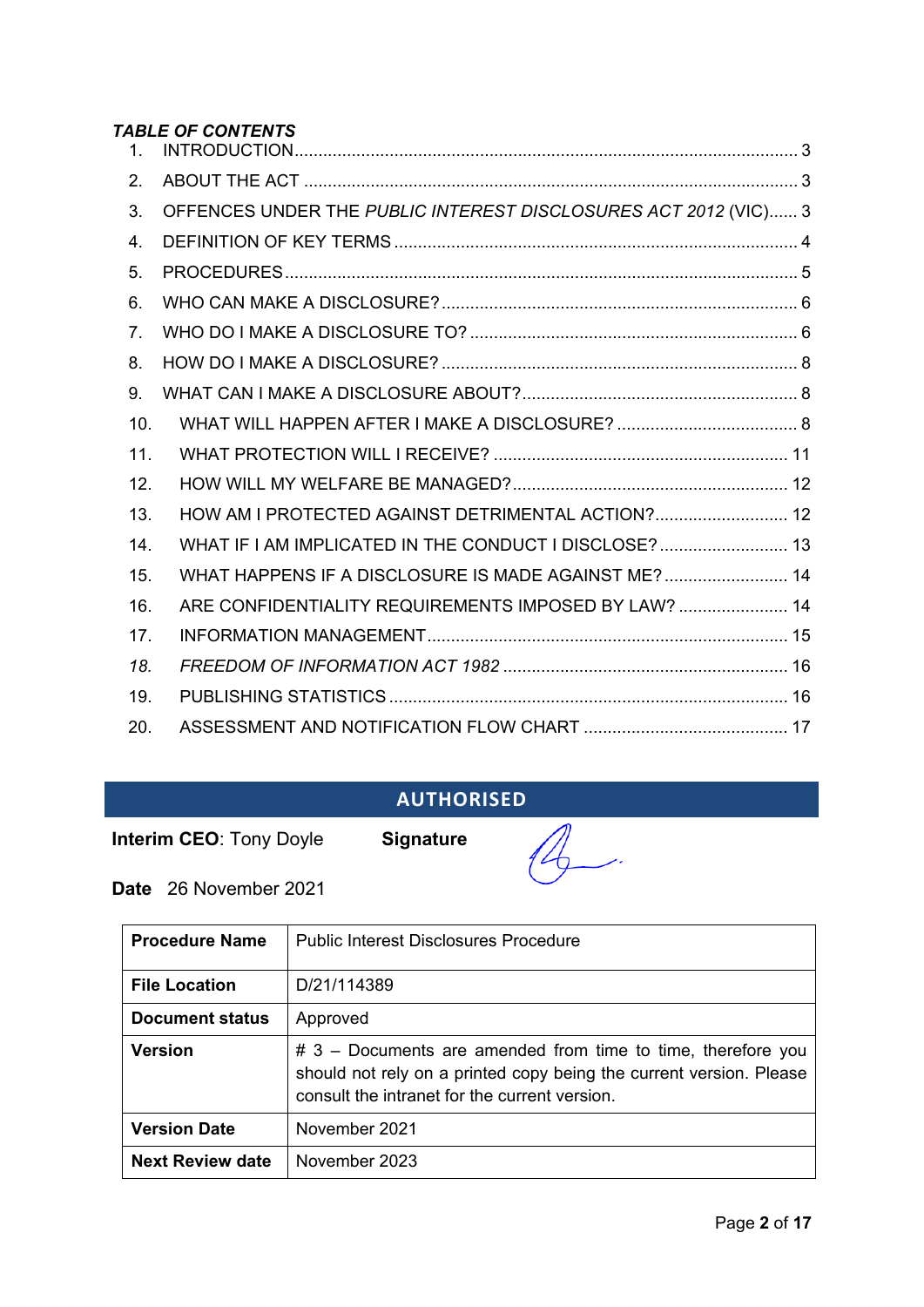# **PUBLIC INTEREST DISCLOSURE PROCEDURES**

**These procedures have been published by the Southern Grampians Shire Council (Council) in compliance with s58 of the Public Interest Disclosures Act 2012 (the Act) and the Guidelines published by the Independent Broad-based Anti-corruption Commission (IBAC) as at October 2016.**

#### <span id="page-2-0"></span>1. INTRODUCTION

Council is required to ensure these procedures are readily available to members of the public, as well as internally to Councillors and staff of Council (including employees, contractors, students and volunteers).

This procedure sets out how Council will meet its obligations under the Act.

Council values transparency and accountability in its administrative and management practices and fully supports the disclosure of improper conduct or detrimental action.

Council will appropriately protect people who notify it about improper conduct or detrimental action and will manage disclosures confidentially.

Council will similarly appropriately protect people who disclose directly to IBAC, where it becomes aware of such disclosures.

The purpose of this document is to establish procedures for facilitating and managing the receipt of public interest disclosures and appropriately protecting people against detrimental action.

# <span id="page-2-1"></span>2. ABOUT THE ACT

The Act has three key purposes:

- To encourage and assist people to report improper conduct and detrimental action taken in reprisal for a public interest disclosure.
- To provide certain protections for people who make a disclosure, or those who may suffer detrimental action in reprisal for a disclosure.
- To ensure that certain information about a disclosure is kept confidential the identity of the person making the disclosure and the content of the disclosure.

#### <span id="page-2-2"></span>3. OFFENCES UNDER THE *PUBLIC INTEREST DISCLOSURES ACT 2012* (VIC)

Council will comply with the Act and the corresponding Regulations and IBAC guidelines.

The Act sets out a number of offences relating to breaches of the requirements of the Act. These offences can be punished monetarily, by a term of imprisonment, or both.

Under the Act it is an offence for a person to:

- take detrimental action against another person in reprisal for a public interest disclosure;
- disclose the content, or information about the content, of a disclosure that has been notified to IBAC, or to disclose information likely to lead to the identification of the person who made the disclosure;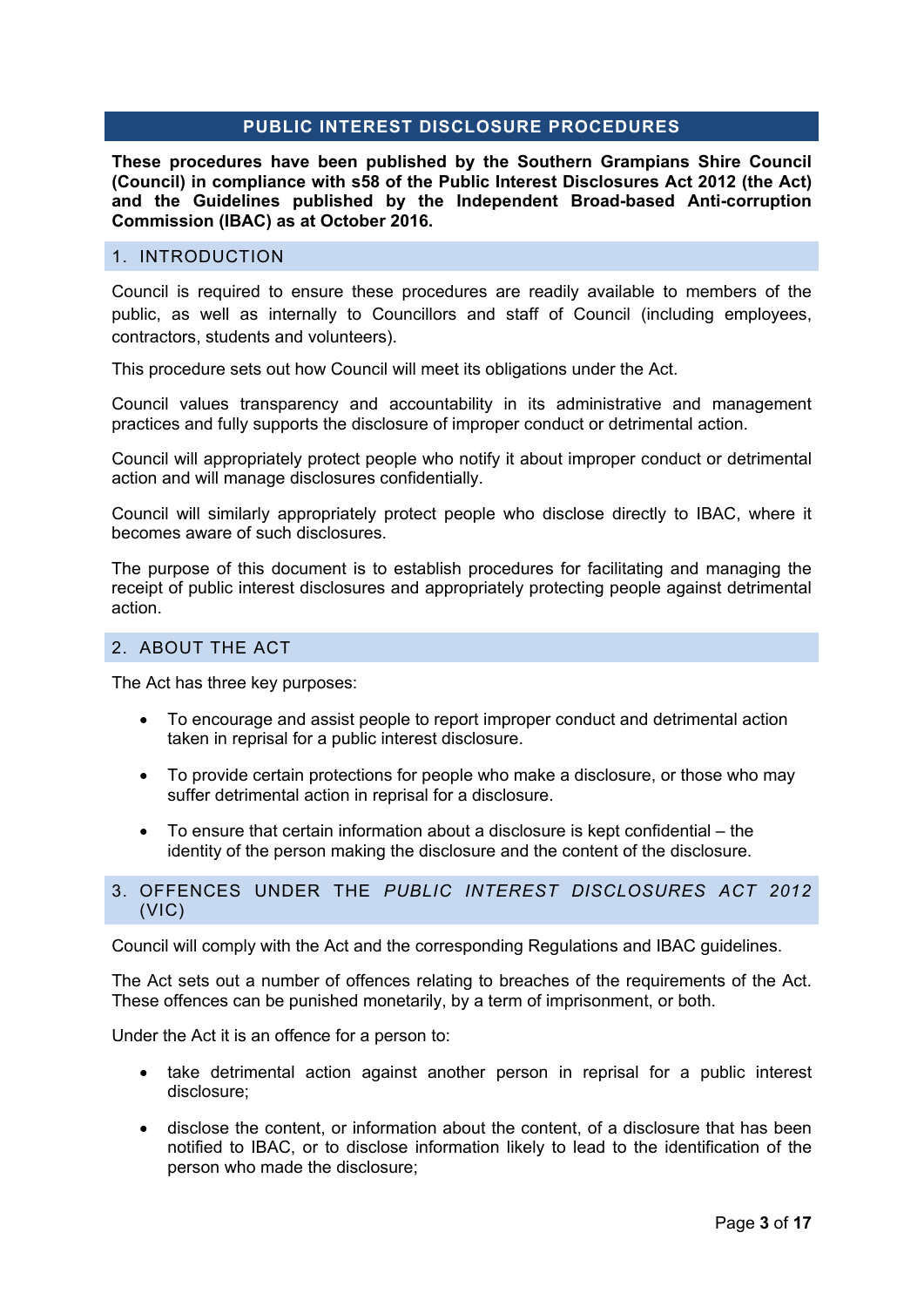- make a false disclosure, with the intent it be acted on as a disclosed matter, or to knowingly provide further information that is false or misleading about a public interest disclosure they have made;
- disclose that a disclosure has been notified to IBAC for assessment, or to disclose that IBAC has determined a disclosure to be a public interest complaint, unless permitted to do so by the Act; and
- claim that a matter is the subject of a disclosure that IBAC has determined to be a public interest complaint, knowing that claim to be false.

# <span id="page-3-0"></span>4. DEFINITION OF KEY TERMS

**Public Interest Disclosure** – a disclosure is a report made by a natural person or group of people about past, present or proposed improper conduct by Council or its staff. A disclosure can also be made about detrimental action taken against a person by Council or a staff member in reprisal for a disclosure.

For a disclosure to be a public interest disclosure it must be made in accordance with the requirements of Part 2 of the Act and in accordance with the procedures set out in section 9 of the Public Interest Disclosure Regulations 2013.

A complaint or allegation that is already in the public domain will not normally be a public interest disclosure. The term disclosure is interpreted under the Act in the ordinary sense of the word as a revelation to the person receiving it.

**Public Interest Complaint** – a public interest disclosure that has been determined by IBAC, the Victorian Inspectorate or the Integrity and Oversight Committee to be a public interest complaint.

**Assessable disclosure** – a disclosure that has been considered by Council and determined to meet the requirements of a public interest disclosure and, as such, requires notification to IBAC.

**Misdirected disclosure** – where a disclosure is made to an entity which ordinarily can receive disclosures and which the discloser believes to be the correct place for the disclosure but it not the correct place for the disclosure, the disclosure can still be notified to IBAC for assessment as a public interest complaint and will receive the protections of the disclosure regime. This is also known as the 'no wrong door' approach.

**Detrimental action** – means action taken, or threatened, against another person in reprisal for someone making a public interest disclosure. The detrimental action need not be taken against the person making the disclosure, but against any person and can include inciting someone else to take the action.

The Act makes it a punishable offence for a person to take detrimental action, which is defined as:

- action causing injury, loss or damage;
- intimidation or harassment; or
- discrimination, disadvantage or adverse treatment in relation to a person's employment, career, profession, trade or business, including taking inappropriate or unwarranted disciplinary action.

**Improper conduct** – means corrupt conduct or conduct that constitutes: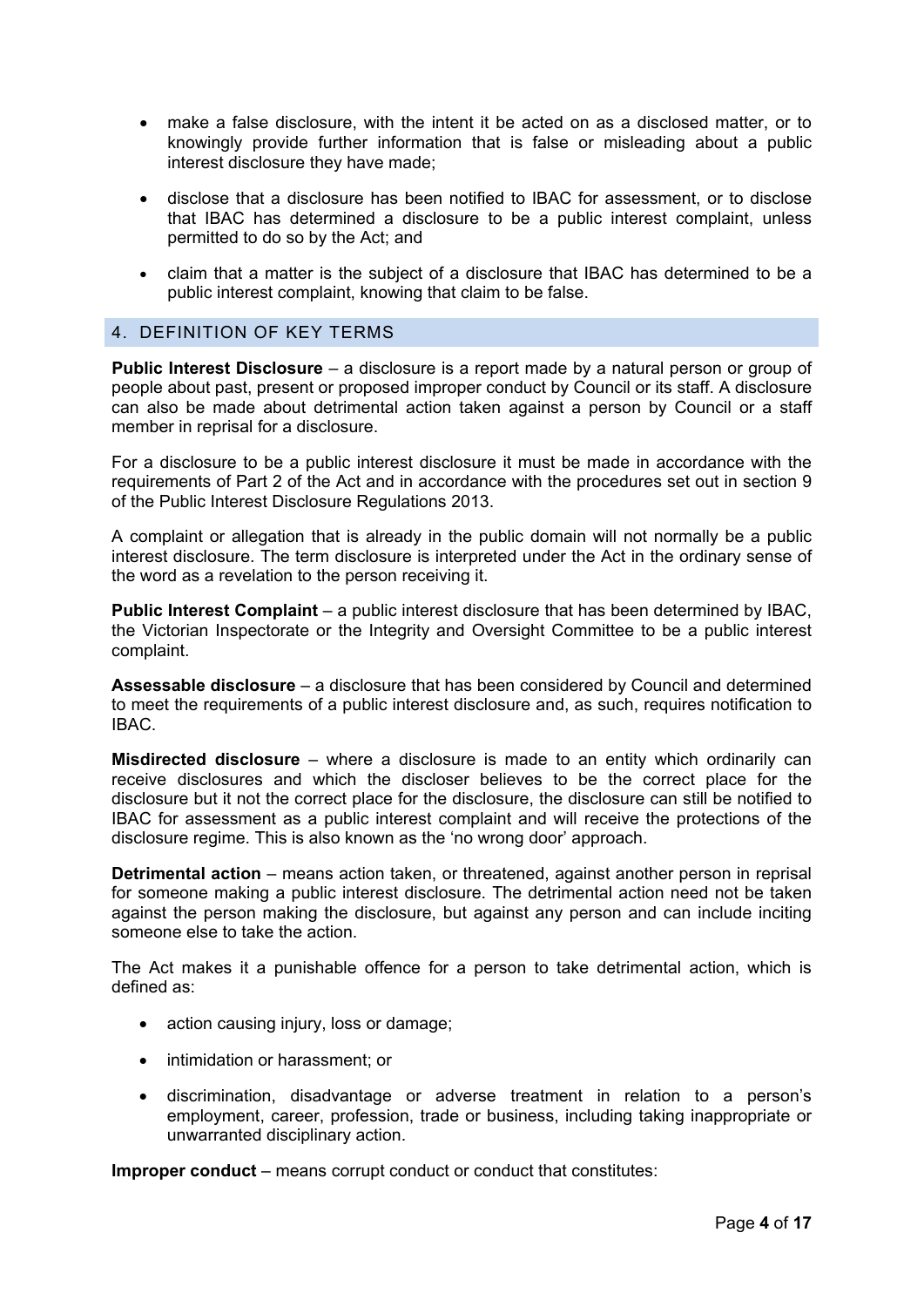- a criminal offence:
- serious professional misconduct;
- dishonest performance of public functions;
- intentional or reckless breach of public trust:
- intentional or reckless misuse of information or material acquired in the course of their role as a public officer or public body;
- substantial mismanagement of public resources;
- substantial risk to the health and safety of one or more persons;
- substantial risk to the environment:
- conduct that adversely affects the honest performance of a public officer or public body;
- conduct that intends to adversely affect the effective performance of a public officer or public body while obtaining an advantage;
- conduct that could constitute a conspiracy or attempt to engage in any of the above.

Less serious or trivial complaints are excluded from the definition of improper conduct.

#### **Independent Broad-based Anti-Corruption Commission (IBAC)**

IBAC is Victoria's independent anti-corruption commission. IBAC:

- receives complaints and notifications of [public sector corruption](http://www.ibac.vic.gov.au/reporting-corruption/what-can-you-complain-about/what-is-corruption) and [police](http://www.ibac.vic.gov.au/reporting-corruption/what-can-you-complain-about/what-is-police-misconduct)  [misconduct;](http://www.ibac.vic.gov.au/reporting-corruption/what-can-you-complain-about/what-is-police-misconduct)
- [investigates a](http://www.ibac.vic.gov.au/investigating-corruption)nd exposes corruption and police misconduct; and
- informs the public sector and community about the [risks and impacts of corruption](http://www.ibac.vic.gov.au/preventing-corruption)  [and police misconduct,](http://www.ibac.vic.gov.au/preventing-corruption) and ways it can be prevented.

**Staff** – includes employees, contractors, students and volunteers.

**Victorian Inspectorate** – is the key oversight body in Victoria's integrity system. Its objectives include enhancing the compliance of IBAC and IBAC personnel with the Independent Broad-based Anti-corruption Act 2011 (Vic). The inspectorate has the power to receive and investigate certain complaints made to it about IBAC.

**Victorian Ombudsman** *–* is a key part of Victoria's integrity framework and encourage people to report improper conduct in the public sector, and support action to investigate and address that conduct. The Victorian Ombudsman has the power to receive and investigate certain complaints regarding Councillors.

**Integrity and Oversight Committee (IOC)** – is a new joint committee established under the Parliamentary Committees Act 2003. The IOC can receive public interest disclosures regarding the Victorian Inspectorate.

# <span id="page-4-0"></span>5. PROCEDURES

These procedures establish a system for reporting disclosures of improper conduct or detrimental action by Council or its staff members. Council has nominated a Public Interest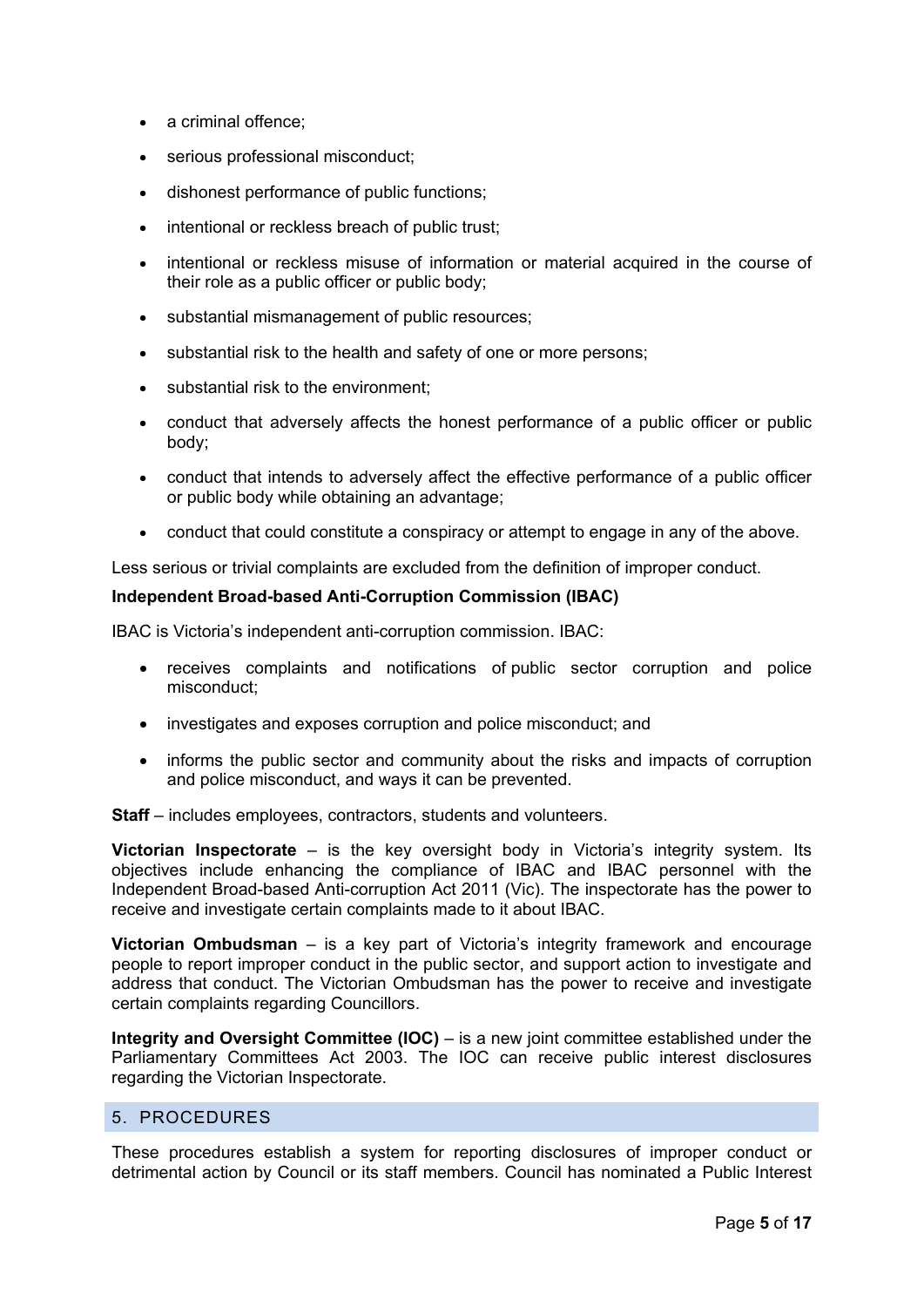Disclosure Coordinator (PIDC) who is responsible for assessing if disclosures made to Council are assessable disclosures.

In compliance with the IBAC guidelines, Council will have:

- secure information management systems for the receipt, storage, assessment and notification of public interest disclosures
- a secure process for receiving disclosures
- a means of identifying a person (or persons) who can receive disclosures (known as a Public Interest Disclosure Coordinator)
- a secure means of notifying IBAC of assessable disclosures
- education for selected staff in the receipt, handling, assessment and notification of disclosures
- education and training for selected staff in the welfare management of those associated with a public interest disclosure
- a way to collect and collate statistics on public interest disclosures for annual reporting.

Council is committed to promoting this procedure and encouraging a workplace culture that supports the making of public interest disclosures.

#### <span id="page-5-0"></span>6. WHO CAN MAKE A DISCLOSURE?

Any person can make a disclosure about improper conduct engaged in, or detrimental action taken by, Council or one of its staff members.

A disclosure may be made by an individual or a group of individuals. A company or business cannot make a disclosure.

You may ask someone else to make a disclosure on your behalf. However, if someone makes a disclosure on your behalf, only they will receive the full protection of the Act in relation to that disclosure. Your protection will be limited to confidentiality and protection against detrimental action taken against you in reprisal for the disclosure.

# <span id="page-5-1"></span>7. WHO DO I MAKE A DISCLOSURE TO?

The Act only allows certain people and entities to receive disclosures and their ability to receive disclosures depends upon whom the disclosure is made about. As such, Southern Grampians Shire Council can only receive disclosures about Southern Grampians Shire Council and its staff.

If Southern Grampians Shire Council receives a public interest disclosure concerning another public body, the Southern Grampians Shire Council will notify the disclosure to IBAC for assessment as a public interest complaint and the protections under the Act will apply.

If in doubt, a disclosure should be made to IBAC, unless the disclosure is about IBAC or one of its officers, in which case it should be made to the Victorian Inspectorate.

If your disclosure concerns Southern Grampians Shire Council, or one of its staff members, you may make your disclosure to one of the internal contacts listed below or directly to IBAC.

#### **Southern Grampians Shire Council Internal contacts**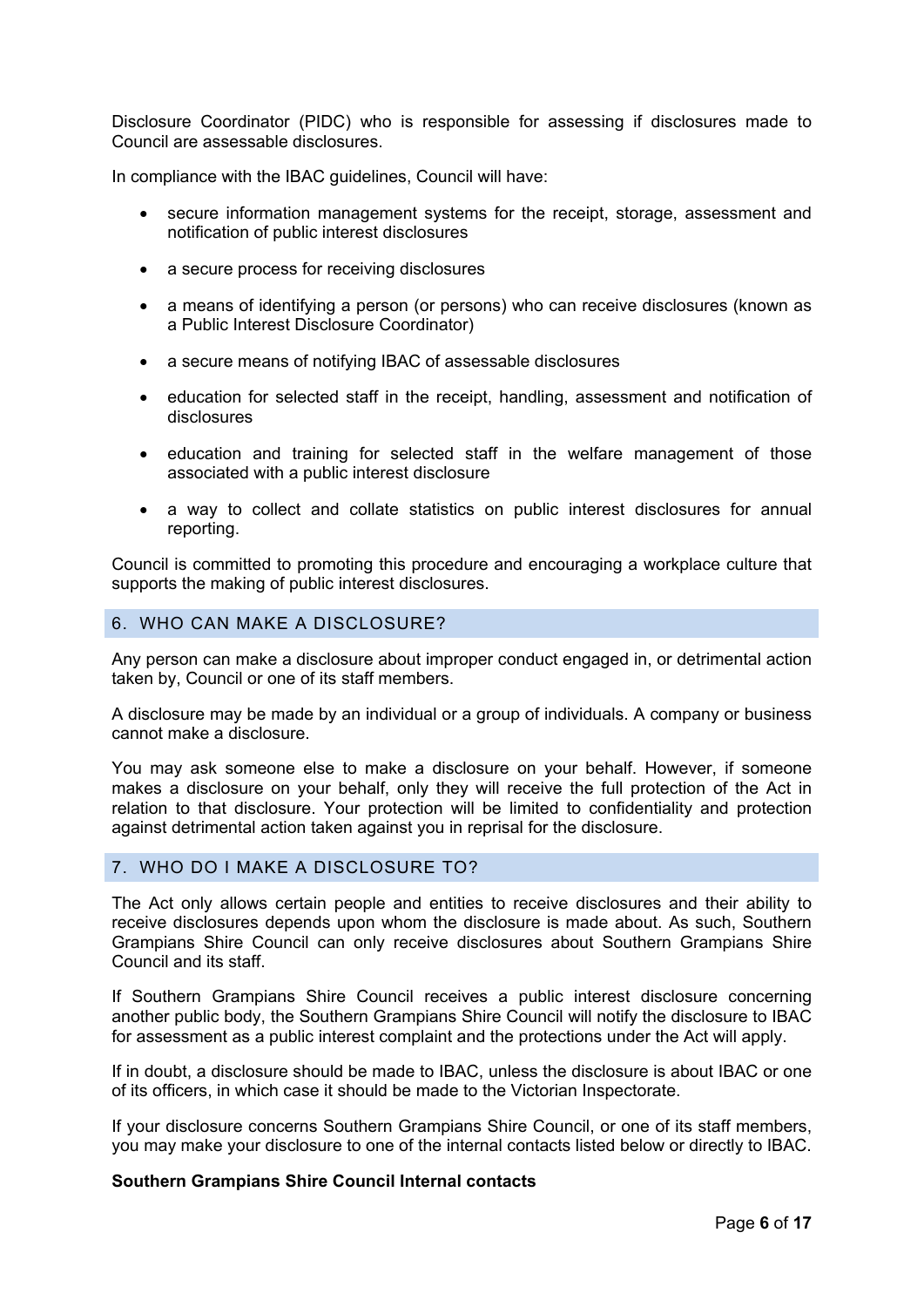Within Council, disclosures may be made to:

- the PIDC
- the Chief Executive Officer of the Southern Grampians Shire Council;
- your manager or supervisor, if you are a staff member of Council; or
- the manager or supervisor of the person who is the subject of your disclosure.

The PIDC is authorised to manage disclosures made to Council about improper conduct or detrimental action by Council or its staff members, and will ultimately receive all disclosures for assessment, regardless of whom they are made to initially. As such, the PIDC is the recommended person to whom disclosures should be made:

Public Interest Disclosure Coordinator 111 Brown Street Hamilton VIC 3300 Phone: (03) 5573 0425 Email: publicinterest@sthgrampians.vic.gov.au

#### **External contacts**

A disclosure about improper conduct or detrimental action by Council or its staff members may also be made directly to IBAC. Please note the below table outlines the different integrity agencies and the types of disclosures they can receive:

| <b>Integrity Agency</b>                                                                    | What kind of<br>disclosure?                                                                                            | <b>Contact Details</b>                                                                                                                                                                                                                                                                                |
|--------------------------------------------------------------------------------------------|------------------------------------------------------------------------------------------------------------------------|-------------------------------------------------------------------------------------------------------------------------------------------------------------------------------------------------------------------------------------------------------------------------------------------------------|
| The Independent<br><b>Broad-based Anti-</b><br>corruption<br>Commission<br>(IBAC) Victoria | Improper Conduct or<br>detrimental action by<br>Council, its staff<br>members or a<br>disclosure about a<br>Councillor | Level 1, North Tower, 459 Collins Street,<br>Melbourne VIC 3001<br>Phone: 1300 735 135<br>Mail: IBAC, GPO Box 24234, Melbourne VIC 3000<br>Internet: www.ibac.vic.gov.au<br>Email: see the website above for the secure email<br>disclosure process, which also provides for<br>anonymous disclosures |
| Victorian<br>Ombudsman                                                                     | Disclosures about<br>Councillor(s)                                                                                     | Level 1, 459 Collins Street (North Tower)<br>Melbourne Victoria 3000<br>Phone: 1800 806 314<br>Internet: www.ombudsman.vic.gov.au                                                                                                                                                                     |
| <b>Local Government</b><br>Inspectorate                                                    | Disclosures about<br>IBAC.                                                                                             | Level 27, 1 Spring Street<br>Melbourne Victoria 3000<br>Phone: 1800 469 359<br>Email: inspectorate@lgi.vic.gov.au                                                                                                                                                                                     |
| Integrity and<br>Oversight<br>Committee (IOC)                                              | Disclosures about the<br>Victorian Inspectorate                                                                        | <b>Parliament of Victoria</b><br>Integrity and Oversight Committee<br>Parliament House, Spring Street<br><b>EAST MELBOURNE VIC 3002</b><br>Phone: 03 8682 2815<br>Email: ioc@parliament.vic.gov.au                                                                                                    |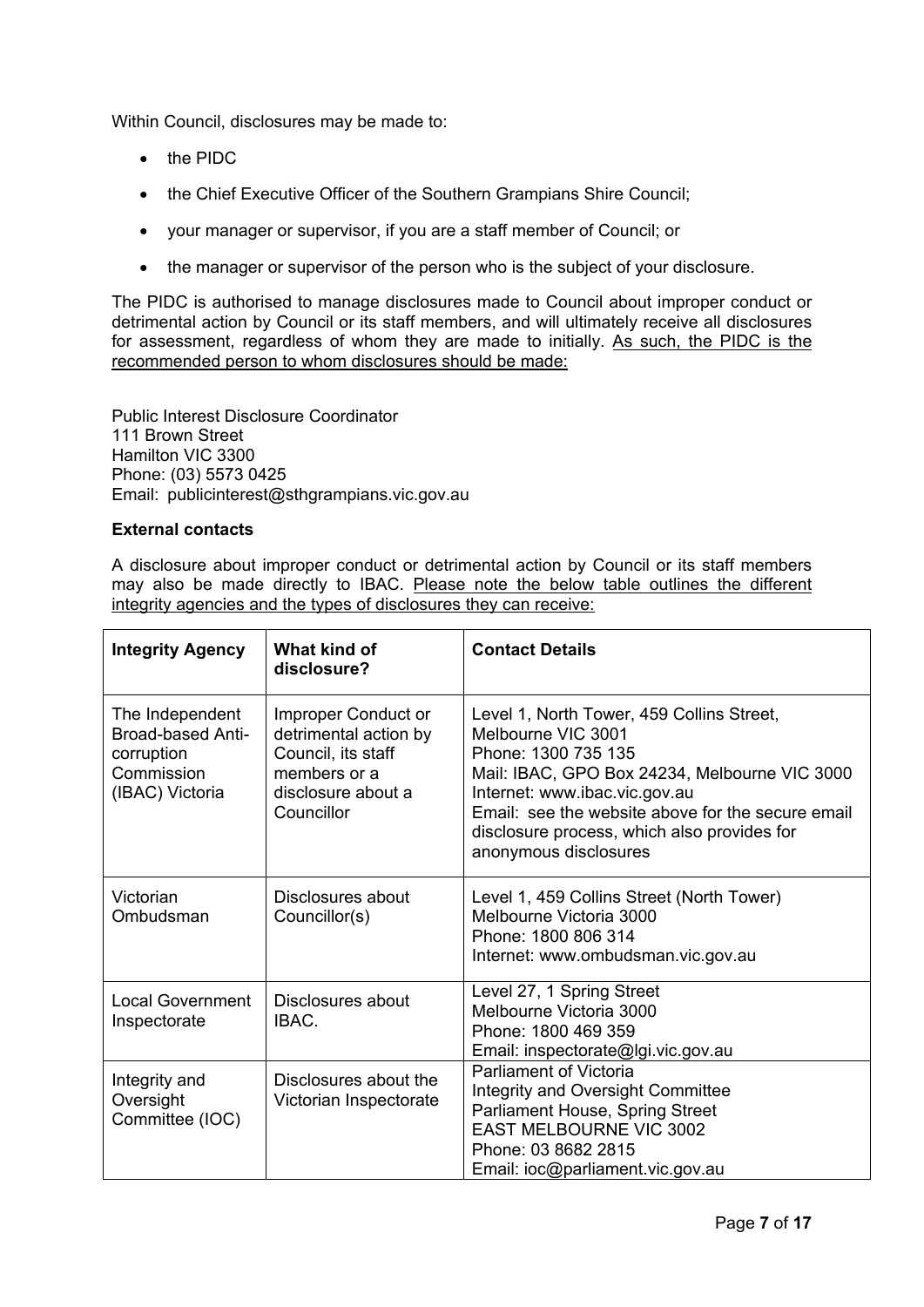# <span id="page-7-0"></span>8. HOW DO I MAKE A DISCLOSURE?

Your disclosure must be made in private to someone who is listed above as able to receive a disclosure. You may make a public interest disclosure verbally (in person, by phone or by leaving a voicemail message) or in writing (by post, personal delivery or email – please mark as confidential).

You may not make a disclosure to Council by fax, as this is not a suitably private or secure means of communication.

You may make your disclosure anonymously, however this may impact the ability to investigate the disclosure and you will not be notified of the outcome of any investigation.

Where you are contemplating making a disclosure and are concerned about approaching someone who is able to receive disclosures in the workplace, you can request a meeting in a discreet location away from the workplace.

When making a disclosure, you do not need to specifically refer to the Act, or the protections under the Act, for your disclosure to be a public interest disclosure.

You may make a disclosure and specifically request that it not be treated as a public interest disclosure.

#### <span id="page-7-1"></span>9. WHAT CAN I MAKE A DISCLOSURE ABOUT?

Your disclosure must be about the conduct of a person, public officer or public body.

The conduct may be improper conduct or detrimental action, as defined in this document in the Definition of Key Terms (4).

You may make a disclosure if you believe (as opposed to know) on reasonable grounds that improper conduct or detrimental action has occurred, is occurring or is likely to occur. However, this requires you to have information that would lead a reasonable person to believe that the information shows, or tends to show, improper conduct or detrimental action.

#### <span id="page-7-2"></span>10.WHAT WILL HAPPEN AFTER I MAKE A DISCLOSURE?

Please note the following relates to disclosures made directly to Council. Disclosures made directly to IBAC will be handled in accordance with IBAC's guidelines and procedures.

#### **10.1.1 Receipt of disclosure**

Where a disclosure is made to anyone other than the PIDC, they will be responsible only for receiving and promptly referring the disclosure and any supporting evidence to the PIDC. They should inform you at the time you make your disclosure that it will be referred to the PIDC for assessment.

# **10.1.2 Acknowledgement of disclosure**

The receipt of your disclosure to Council will be acknowledged by the PIDC verbally or in writing (if a postal or email address is known). You will be advised of the key steps in the process of handling your disclosure, including the timeframes involved.

#### **10.1.3 Assessment of disclosure**

Following the acknowledgement of your disclosure, the PIDC will assess if your disclosure meets the requirements of the Act and is an assessable disclosure. In doing so, the PIDC may discuss the matter with the CEO, if they are not implicated in the matter.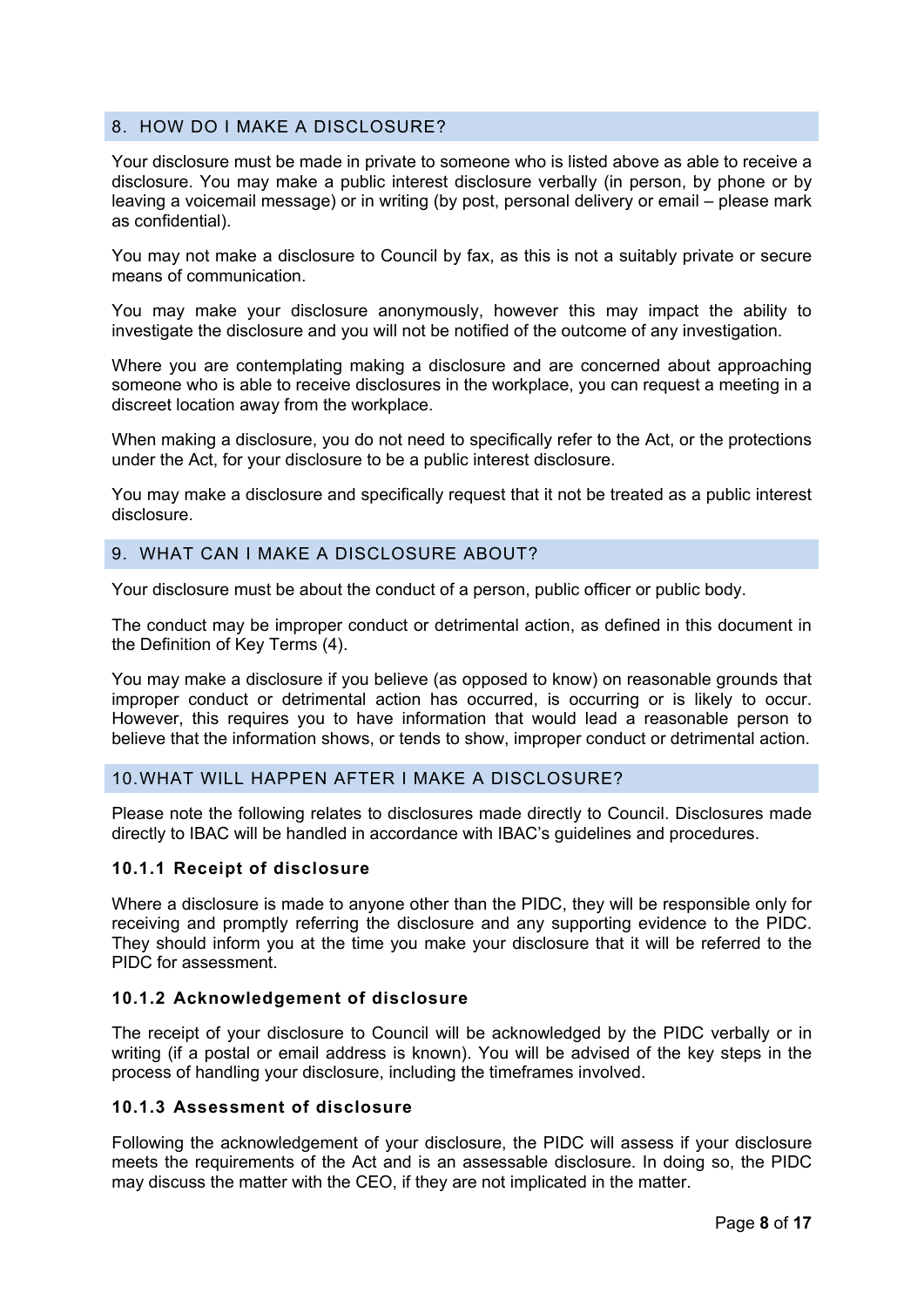In assessing whether the disclosure is a public interest disclosure the PIDC will be checking

- That it has been made by an eligible party or parties
- That it has been made verbally or in writing;
- That it has been made to the right body and if it has not, it will be provided to IBAC as a misdirected disclosure;
- That it is about a public body or public officer or a person adversely affecting the honest performance of a public body or public officer's official function; and
- Whether the information shows or tends to show that there was improper conduct or detrimental action or whether the discloser believes on reasonable grounds that the information shows or tends to show that there was improper conduct or detrimental action.

#### *Notification when a disclosure is considered an assessable disclosure*

Where your disclosure is determined to meet the requirements of the Act, the PIDC will notify you in writing within 28 days after your disclosure was made that:

- IBAC has been notified; and
- it is an offence under section 74 of the Act to disclose that the disclosure has been notified to IBAC.

#### *Notification when a disclosure is not considered an assessable disclosure*

Where the PIDC does not consider your disclosure to be a Public interest disclosure, the matter does not need to be dealt with under the Act. You will be notified within 28 days after your disclosure was made that:

- Council does not consider the disclosure to be a public interest disclosure matter;
- IBAC has not been notified of the disclosure; and
- the protections provided under Part 6 of the Act still apply.

Should this determination be made, the PIDC will consider progressing your disclosure through another avenue and may discuss the consideration of available options with you.

#### **10.1.4 Notification to IBAC**

Where your disclosure has been determined to be an assessable disclosure, the PIDC will notify IBAC in writing within 28 days of your disclosure being made.

#### **10.1.5 Assessment of your disclosure by IBAC**

Once IBAC is notified, it must assess whether, in its view, your disclosure is a Public interest disclosure. Additional information from you and/or Council may be sought to assist IBAC to make this determination.

#### *Where IBAC determines your complaint is a public interest disclosure*

If IBAC determines your disclosure is a public interest disclosure, it becomes a public interest complaint and IBAC must determine which actions to take.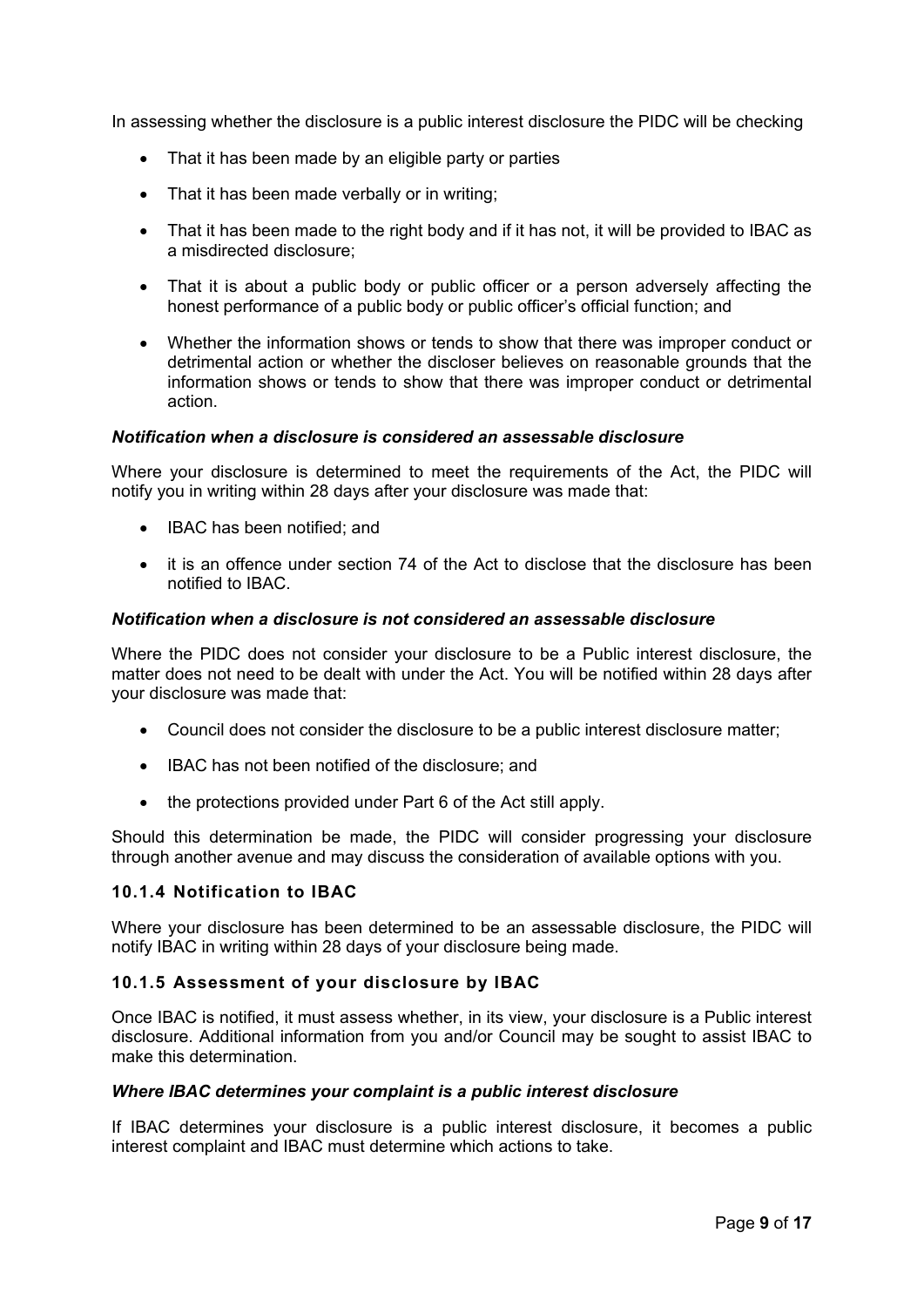Under section 58 of the *Independent Broad-based Anti-Corruption Act 2011* (Vic), IBAC may dismiss, investigate or refer a matter to the Victorian Inspectorate or the Ombudsman. IBAC will also be able to refer complaints back to agencies for action, with the consent of complainants and agencies.

IBAC will provide you, within a reasonable time, a written statement advising you that they have determined your disclosure is a public interest complaint and the action they propose to take. If IBAC decides to investigate or refer your public interest complaint, it must provide a written statement advising you that it is an offence under section 184 of the IBAC Act to disclose IBAC's action.

IBAC's advice to you must include a copy of certain sections and Parts of the Act, along with an explanation of the effect of those sections and Parts. The prescribed sections and Parts are:

- section 72 Offence to make false disclosure or provide further false information:
- section 74 Offence to disclose certain advice:
- Part 6 Protection of person making public interest disclosure; and
- Part 7 Confidentiality of disclosures.

If IBAC decides to dismiss the public interest complaint, it must provide you with reasons for the decision.

Once a disclosure has been declared a public interest complaint by IBAC, section 55(4) of the IBAC Act states that you cannot withdraw it. However, IBAC has discretion, under section 68(2)(e) of the IBAC Act, to dismiss a public interest complaint if you request that it not be investigated.

# *Where IBAC determines your complaint is not a public interest disclosure*

If IBAC determines your disclosure is not a public interest complaint, it must notify you in writing, within a reasonable time that:

- IBAC has determined your disclosure is not a public interest complaint;
- the disclosure will not be investigated as a public interest complaint; and
- the confidentiality provisions under Part 7 of the Act no longer apply in relation to the disclosure (but protections under Part 6 apply to the disclosure).

IBAC will also notify Council of its determination and may recommend that Council investigate the matter or take other appropriate action.

# **Regardless of whether IBAC determines your disclosure is a public interest disclosure or not, you will still receive the protections under the Act. This includes protection from detrimental action taken in reprisal for you making the disclosure.**

# **10.1.6 When urgent action is required while an assessment is being made**

In some circumstances a disclosure may be about actions that pose an immediate threat to the health and safety of individuals, the need to preserve property, or may consist of allegations of serious criminal conduct.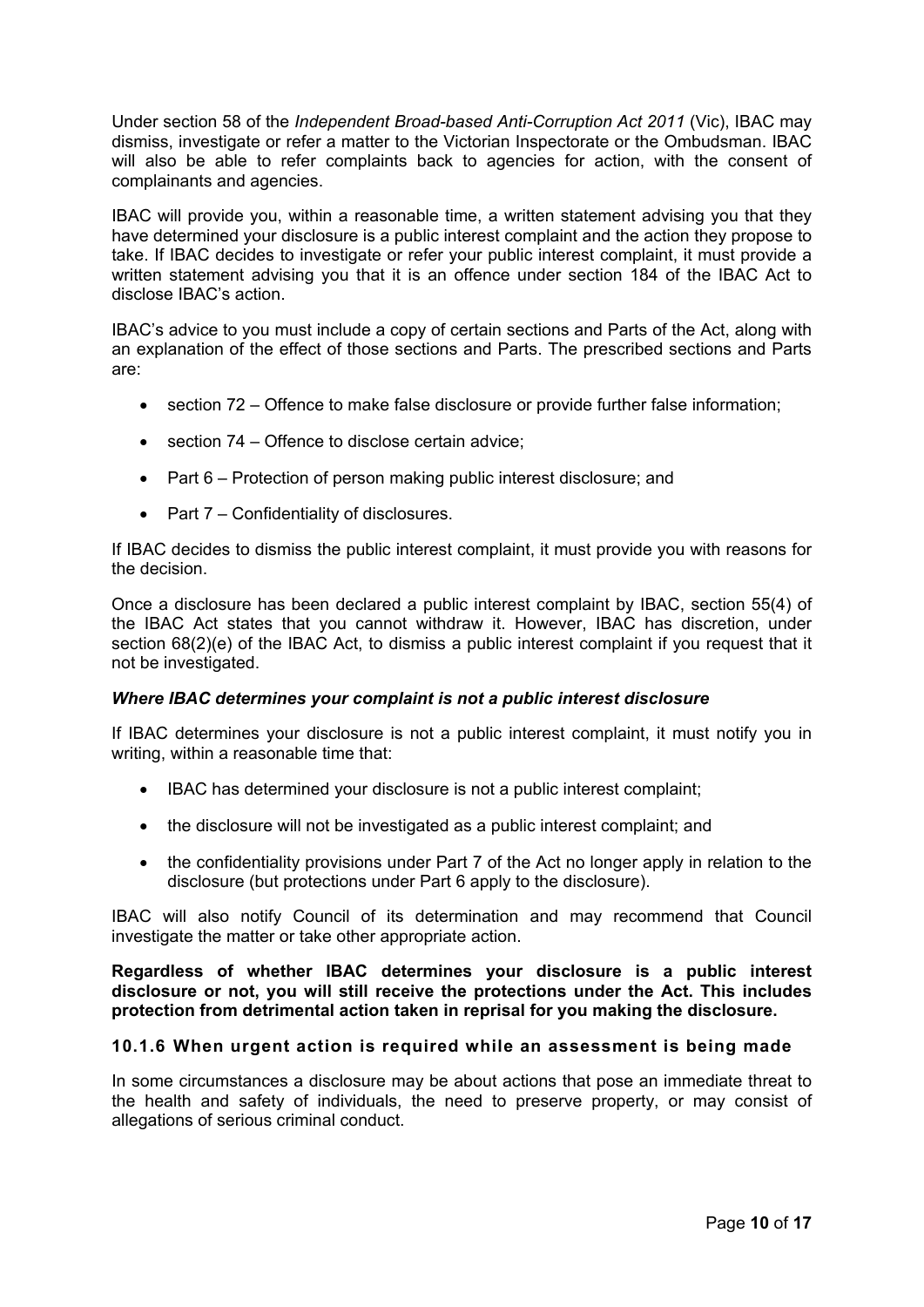In these cases, Council can take immediate action while considering whether or not your disclosure is an assessable disclosure requiring notification to IBAC or while waiting on IBAC's decision on a matter.

It may be necessary to report criminal conduct to Victoria Police for immediate investigation or to take management action against an employee to prevent future conduct.

# **10.1.7 If a person who has made a public interest complaint is not satisfied with the way it is being handled, what can they do?**

A mechanism exists in the Act that allows relief for people who have made a public interest disclosure and are subject to confidentiality restrictions relating to that disclosure, in situations where the disclosure has not been adequately addressed.

People who have made a public interest disclosure can make a further disclosure of substantially the same subject matter to external parties (i.e. those not authorised to receive public interest disclosures, such as journalists or politicians) if:

- The original disclosure was not made anonymously
- The original disclosure was determined to be a public interest complaint and the discloser was notified of that determination; and
- One of the following applies:
	- The discloser has not been notified of any action taken in relation to the disclosure within six months of determination as a public interest complaint and has not received a response 30 days after requesting an update on progress
	- An investigation has not been completed 12 months after the determination as a public interest complaint and the discloser has not received a response 30 days after requesting an update on progress
	- An investigation has not been completed 12 months after determination as a public interest complaint and, although the discloser received a response within 30 days after requesting an update on progress, the discloser received no further update advising the investigation had been completed six months after that response.
- The protections provided to public interest disclosures under Part 6 of the Act will also apply to these external disclosures.
- Any external disclosure must not contain information that may prejudice a criminal investigation, criminal proceeding or other legal proceeding of which the person making the external disclosure is aware and must not contain information that is likely to disclose investigative methods used by IBAC or Victoria Police.

# <span id="page-10-0"></span>11.WHAT PROTECTION WILL I RECEIVE?

Council recognises that the welfare and protection against detrimental action of people making genuine public interest disclosures is essential for the effective implementation of the Act.

Certain protections are provided to disclosers under Part 6 of the Act. These protections apply from the time your disclosure is made, whether to Council or directly to IBAC. They also apply regardless of whether or not Council notifies your disclosure to IBAC or whether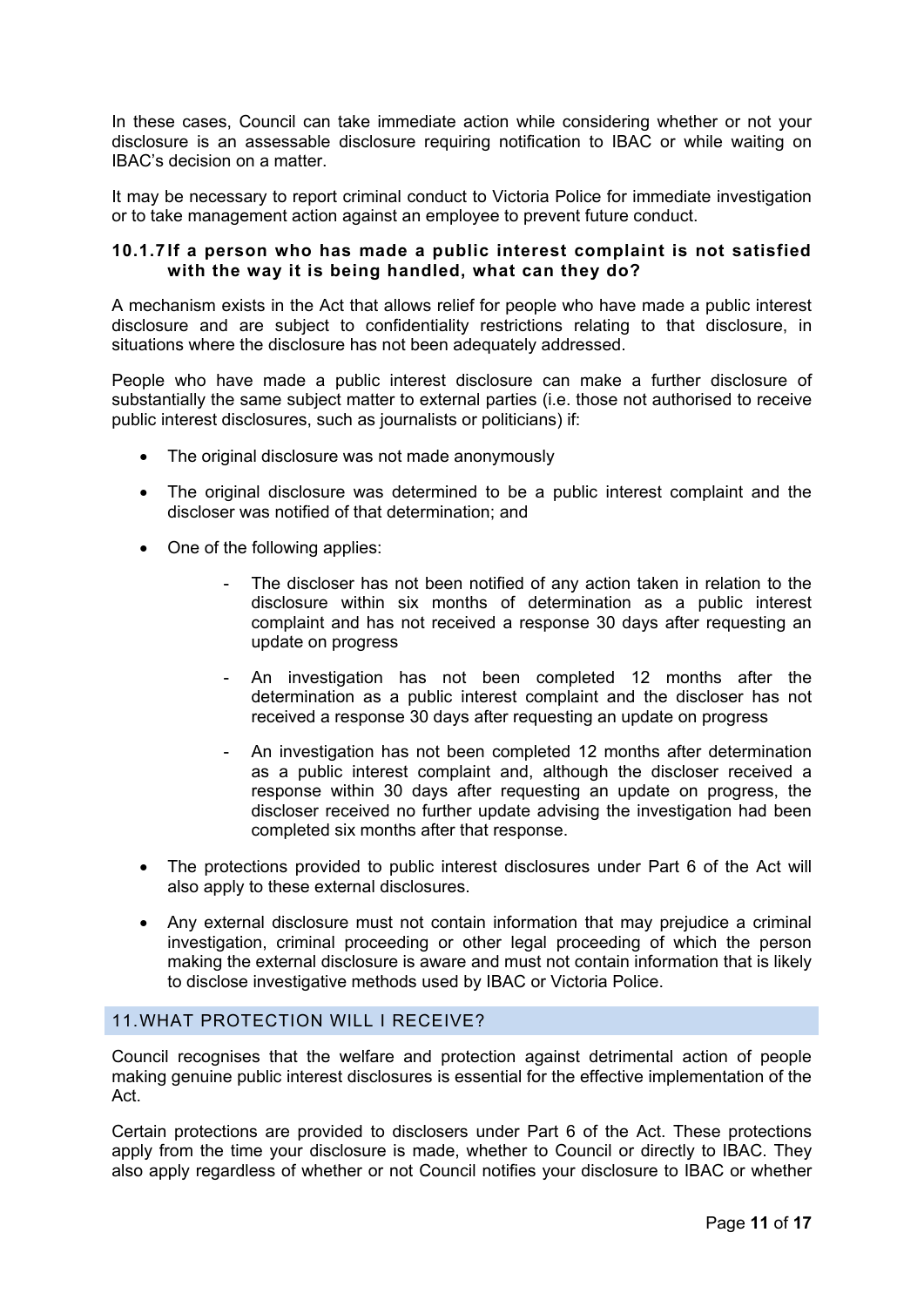or not IBAC or the Victorian Inspectorate determines your disclosure to be a public interest complaint.

These protections include:

- immunity from any civil or criminal liability or administrative action (including disciplinary action) for making the disclosure (section 39 of the Act);
- immunity from committing an offence against the Constitution Act 1975 or any other Act that imposes obligations of confidentiality or any other restriction on the disclosure of information (section 40 of the Act);
- immunity from breaching any other obligation (made by oath, rule of law or practice) requiring the maintenance of confidentiality or otherwise restricting confidentiality (section 40 of the Act); and
- that you cannot be held liable for defamation in relation to information included in a public interest disclosure (section 41 of the Act).

It is important to understand that:

- you will not receive these protections if someone else made the disclosure on your behalf. In that situation, the protections apply to the person making the disclosure on your behalf;
- these protections do not apply if you make a false disclosure or knowingly provide false information and you may face appropriate disciplinary action for a false disclosure;
- a person making a disclosure that reveals details of their own misconduct or inappropriate action is not protected from legitimate management action taken in response to that conduct.

# <span id="page-11-0"></span>12.HOW WILL MY WELFARE BE MANAGED?

Council is committed to the protection of people making genuine public interest disclosures and to protect the welfare of people who have cooperated or intend to cooperate with an investigation of a public interest complaint, including members of the public who may be clients or users of Council services.

As an employer, Council has legislative and administrative obligations to ensure the health and wellbeing of staff members. If you are a staff member, the PIDC will advise you that you may access the Employee Assistance Program (EAP) for confidential advice and welfare support.

The Council will consider each matter on a case by case basis, taking into account the particular circumstances of the person and the public interest complaint.

In some instances, in addition to the EAP services, Council may appoint a welfare manager to provide assistance.

# <span id="page-11-1"></span>13.HOW AM I PROTECTED AGAINST DETRIMENTAL ACTION?

It is a criminal offence for a person to take detrimental action in reprisal for a public interest disclosure and that detrimental action itself can be grounds for a new disclosure under the Act.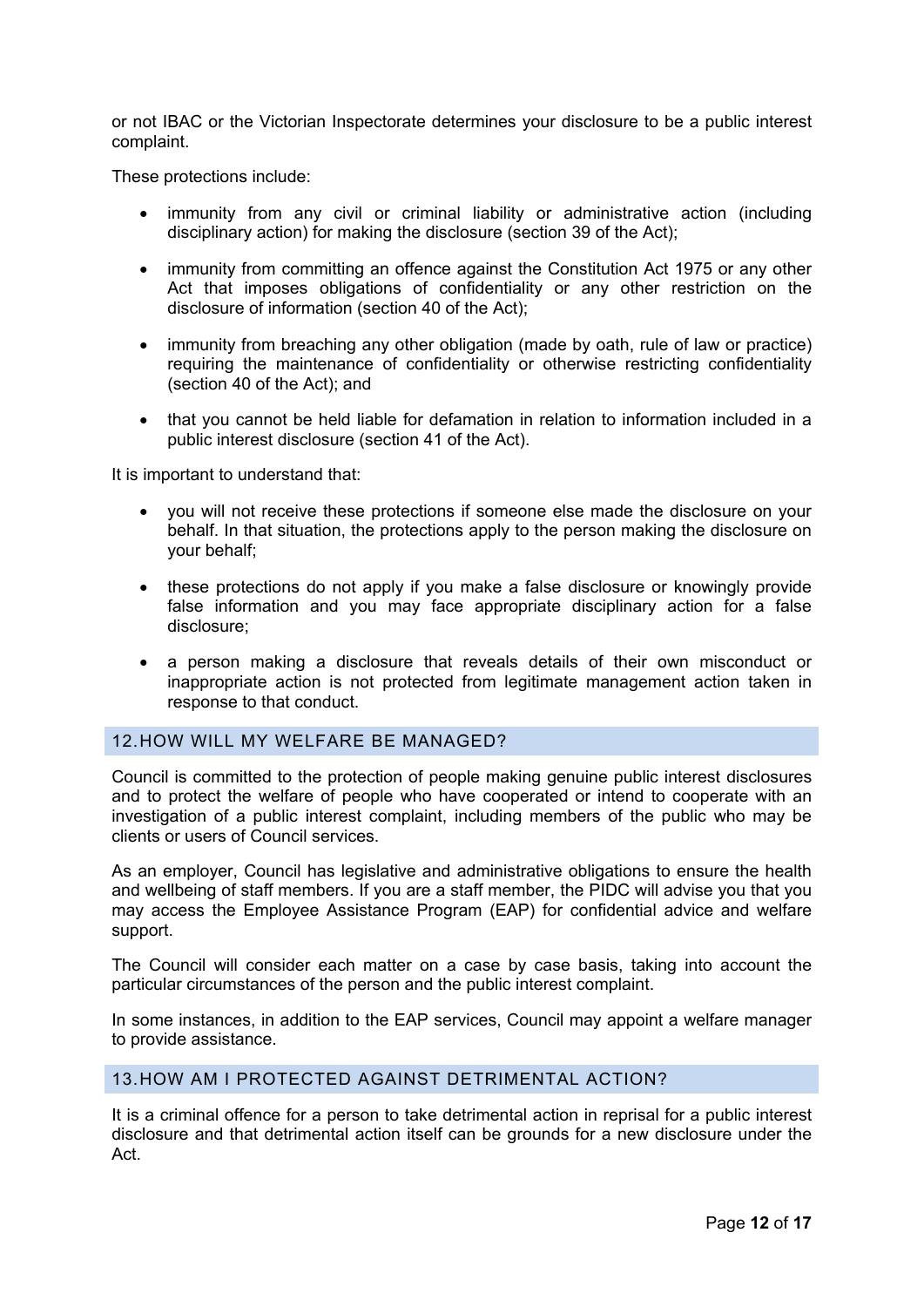As noted earlier in this document, the detrimental action need not be taken against the person who made a disclosure, but against any person and can include inciting someone else to take the action.

# **13.1.1 Occurrence of detrimental action**

If you experience an incident of harassment, discrimination or adverse treatment that would amount to detrimental action apparently taken in reprisal for the making of a public interest disclosure, you should immediately report this to the PIDC who will:

- record details of the incident;
- advise you of your rights under the Act; and
- where the detrimental action is of a serious nature likely to amount to a criminal offence, give consideration to reporting the matter to the police.

The PIDC will assess the report as a new disclosure under the Act. As with other disclosures, if satisfied it is an assessable disclosure, they will notify IBAC and inform you of this notification. If not, you will be informed that your disclosure has not been notified to IBAC and you may request that it be dealt with under a separate avenue at Council. If you have not done so yet, you may wish to access the EAP for confidential welfare support.

# **13.1.2 Transfer of officers**

If you are a staff member at Council who has made a disclosure, and you believe on reasonable grounds that detrimental action will be, is being or has been taken against you in reprisal for a disclosure, you may request a transfer of employment under section 51 of the Act.

The transfer can be temporary or permanent.

# <span id="page-12-0"></span>14.WHAT IF I AM IMPLICATED IN THE CONDUCT I DISCLOSE?

Making a disclosure does not give you immunity for your own wrongdoing. If your disclosure implicates you in improper conduct, you are not protected from any reasonable consequences flowing from your actions.

Where disciplinary or other action, such as performance management, relates to conduct that is the subject of your disclosure, it will only be taken after the disclosed matter has been appropriately dealt with.

Where a Council staff member is implicated in the conduct that they have disclosed, the matter will be referred to the CEO for consideration.

Where disciplinary action is subsequently taken, it will accord with Council policies and other workplace requirements. The CEO must be able to clearly demonstrate that:

- the fact a person has made a public interest disclosure is not a substantial reason for their taking of the action against the staff member;
- there are good and sufficient grounds that would fully justify action against any other person in the same circumstances; and
- there are good and sufficient grounds that justify exercising any discretion to institute disciplinary action.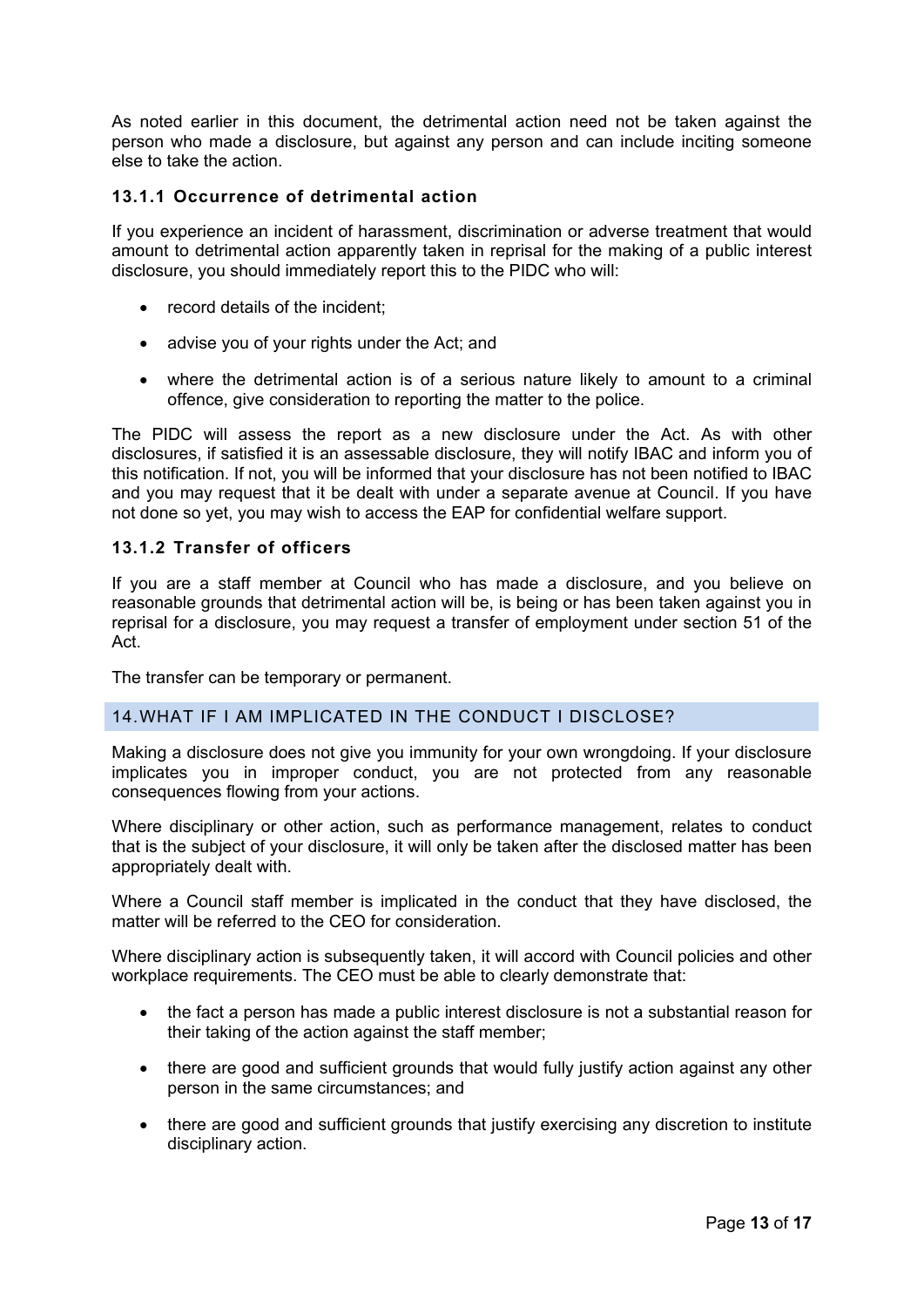In the event of disciplinary action being taken, it will be in accordance with Council policies with all factors, including any mitigating circumstances, taken into consideration. Council staff members will thoroughly document the process, including recording the reasons why the action is being taken, and the reasons why the action is not retribution for making the disclosure.

### <span id="page-13-0"></span>15.WHAT HAPPENS IF A DISCLOSURE IS MADE AGAINST ME?

Council recognises that staff members against whom disclosures are made must also be supported and that the complaint is only an allegation until resolved.

If you are the subject of a disclosure that Council is aware of, all reasonable steps will be taken by the PIDC to ensure your confidentiality during the assessment and investigation process. If you are made aware that a disclosure has been made about you, Council may provide you with welfare support, for example, advising you that the EAP is available.

It is possible you may never be told you are the subject of a disclosure; for example, if the disclosure is not determined to be a public interest complaint, if the disclosure is dismissed or if Council is not authorised to tell you due to the limitations in the Act on disclosing the content of a public interest disclosure.

The PIDC may give you information about a disclosure made about you if directed or authorised to do so by IBAC, or for the purpose of taking action with respect to the alleged conduct, including disciplinary action. IBAC or another investigating entity may also inform you of an investigation, for the purpose of conducting that investigation or any actions they propose to take as a result.

If you are the subject of a disclosure, you must be afforded natural justice prior to a decision being made about your conduct. Natural justice means if a decision is to be made about your conduct, you have a right to:

- be informed about the substance of the allegations against you;
- be given an opportunity to answer the allegations before a final decision is made;
- be informed about the substance of any adverse comment that may be included in any report arising from an investigation; and
- have your defence set out fairly in any report.

The responsibility for this consultation process will fall to the investigating entity that is carrying out the investigation, whether IBAC, the Victorian Inspectorate, Victoria Police or the Victorian Ombudsman.

Where a disclosure about you is not pursued due to lack of substance or where the allegations are investigated and found to be wrong or unsubstantiated, Council will ensure there are no adverse consequences arising out of the disclosure or investigation. The fact that a disclosure has been made, the results of an investigation (when one is undertaken) and your identity will remain confidential.

However, if a matter has been publicly disclosed or the information pertaining to a disclosure has become well-known across Council or the area where you work, the CEO will consider any request from you to issue a statement of support setting out that the matter was not pursued or the allegations were clearly wrong or unsubstantiated.

#### <span id="page-13-1"></span>16.ARE CONFIDENTIALITY REQUIREMENTS IMPOSED BY LAW?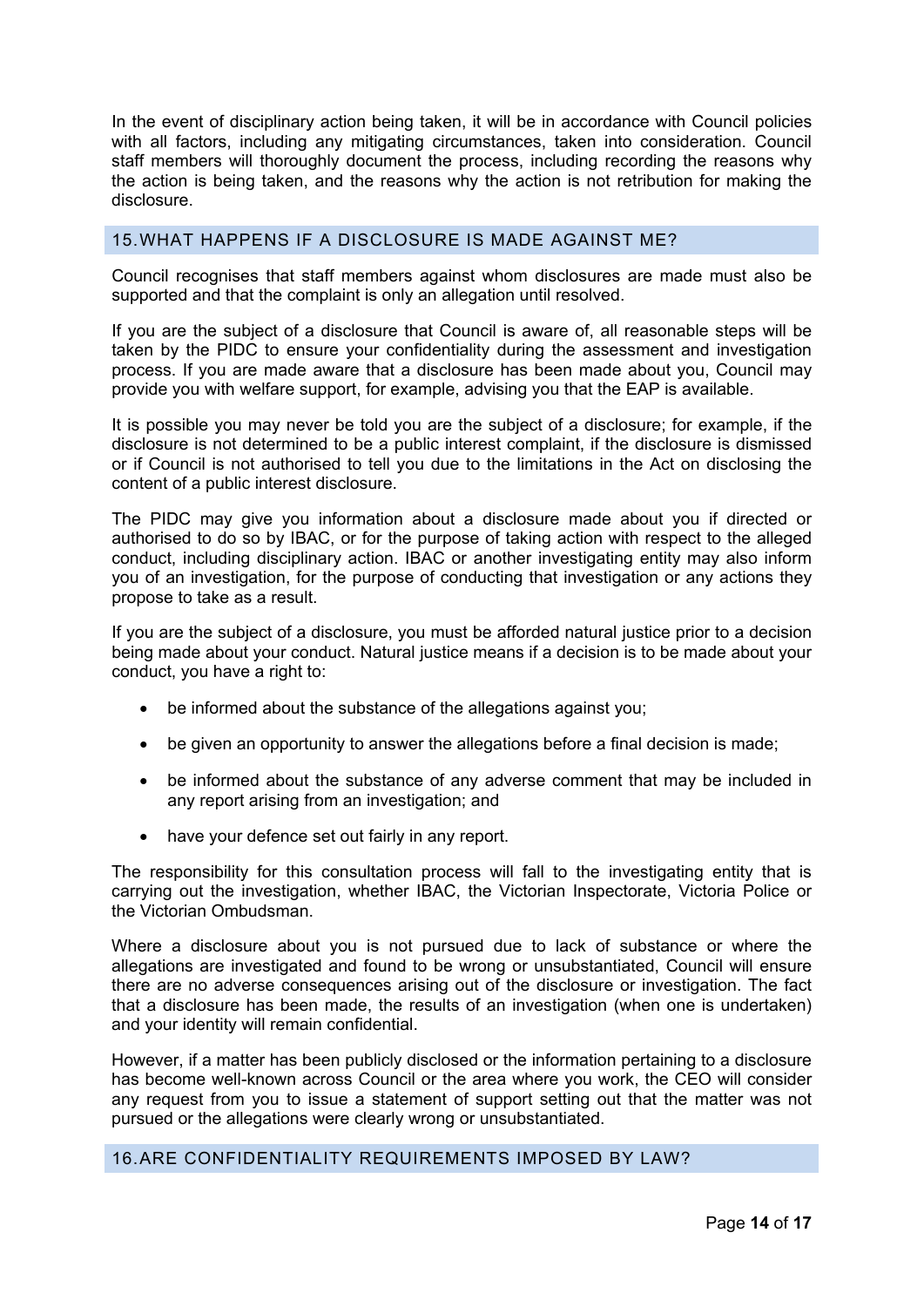There are a number of confidentiality obligations which arise under the Act and other laws relating to the receipt and investigation of public interest disclosures.

If you repeat your disclosure to someone who is not provided for in these procedures, or permitted in the Act, you may lose the protections provided for under the Act. If you are considering disclosing information about your disclosure, you may wish to speak to the PIDC or your welfare manager (where appointed).

The Act prohibits the disclosure of information received in relation to a disclosure that has been notified to IBAC by Council, except in certain limited circumstances.

Council will only disclose information about you or your disclosure in accordance with the law, including the Act. The Act prohibits disclosing information that is likely to lead to your identification, unless permitted to do so in accordance with the Act.

IBAC or the relevant investigating entity may disclose your identity and the content of your disclosure if it is necessary for the purposes of their investigative action. In such circumstances, the public body or public officer to whom the information is disclosed is bound by the same confidentiality requirements.

#### **16.1.1 Who can a discloser share information about their public interest disclosure / public interest complaint with?**

A discloser is restricted from sharing certain information they receive from IBAC about their public interest disclosure and from disclosing information they receive about the results of any investigation.

After an investigation is initiated, IBAC and some other investigating bodies may determine that disclosure of further types of information (such as evidence or information given to OBAC or the fact that a disclosure has been notified for assessment under the Act) is likely to prejudice the inquiry or investigation, the safety, or reputation of a person or the fair trial of a person. In those circumstances, an investigating body is empowered to issue a confidentiality notice on a person which will further restrict what information that person can share.

However, even where a confidentiality notice is in place, exceptions apply to allow information to be shared where necessary to, among other things, seek legal advice, get support of a health practitioner or trade union or make a compensation claim to WorkCover, unless there is a direction that those standard exceptions do not apply.

A discloser is not restricted from disclosing the subject matter of a public interest discloser to another person if they are not under a confidentiality notice, however, the protections will not apply to protect the discloser if that additional disclosure results in retribution or detrimental action.

# <span id="page-14-0"></span>17.INFORMATION MANAGEMENT

Council will ensure all files, whether paper of electronic, are kept securely. Those files will be accessible to only the PIDC. Where necessary, a Welfare Manager may be able to gain access (where appropriate), but will not divulge any details relating to the disclosed matter to any person other than the PIDC or an investigator appropriately authorised under the Act or the IBAC Act.

All meetings between the relevant persons, including the PIDC, Welfare Manager and disclosers will be conducted discreetly to protect the confidentiality of the person making a public interest disclosure.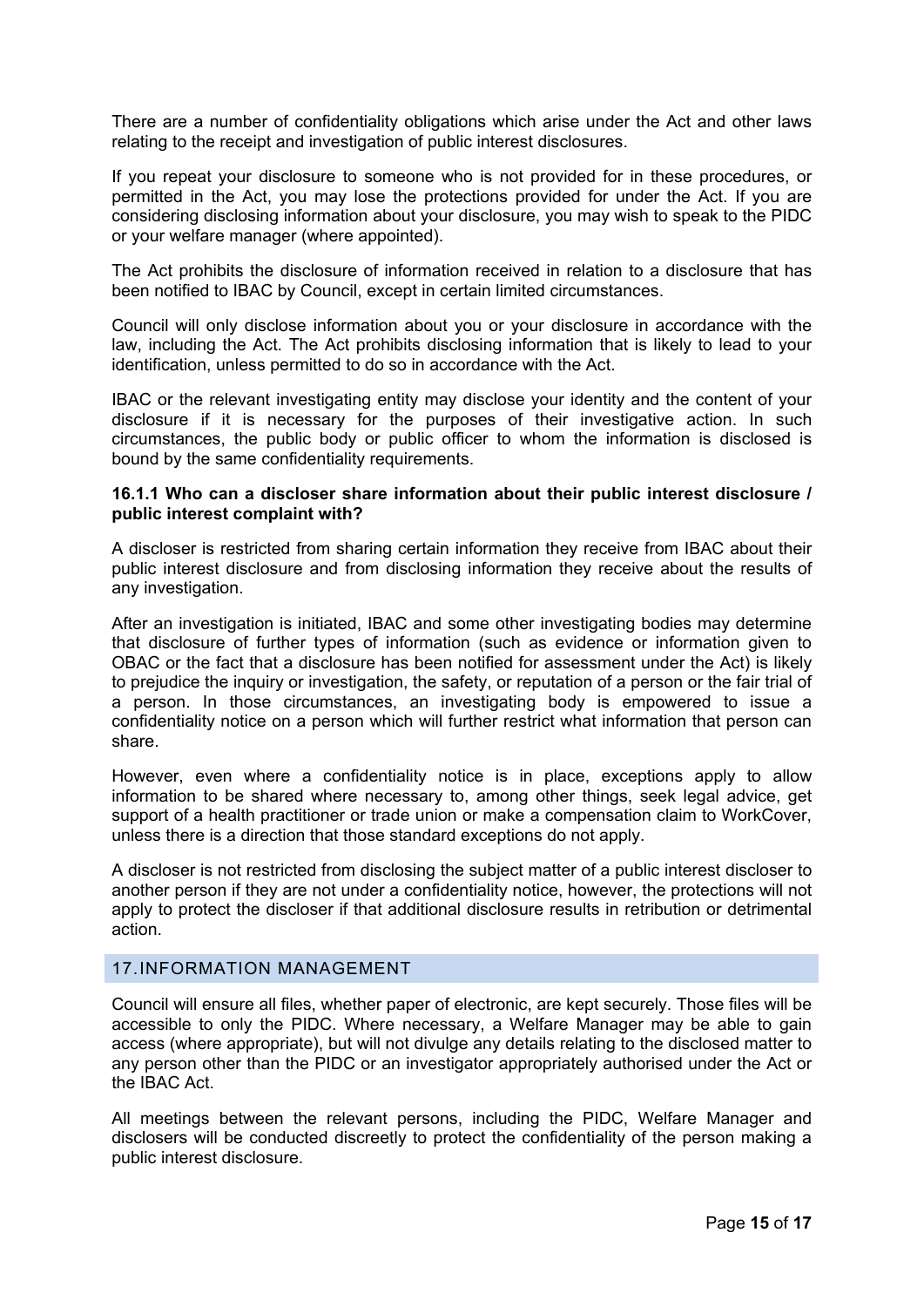All printed material will be kept in files that are clearly marked as Public Interest Disclosure Act matters, and be locked away.

All electronic files will be produced and stored in Council's secure information management system, with restricted access and password protection.

Council will not use unsecured email to transmit documents in connection with a disclosure and will ensure all telephone calls and meetings in connection with disclosures are conducted privately and in the strictest of confidence.

Hardcopy documents relating to disclosures will not be delivered by internal mail to a generally accessible area, and where possible, will be delivered in person by the PDC.

# <span id="page-15-0"></span>*18.FREEDOM OF INFORMATION ACT 1982*

Certain documents in the possession of the Council, relating to public interest disclosures will be exempt from the application of the Freedom of Information Act (FOI Act).

This includes any information relating to a disclosure made in accordance with the Act, any information relating to a disclosure notified to IBAC for assessment by the Council and any information that is likely to lead to the identification of a discloser.

#### <span id="page-15-1"></span>19.PUBLISHING STATISTICS

The Council is required to publish certain statistics about the Act in its annual report. The information relates to how these procedures may be accessed and the number of disclosures notified to the IBAC for assessment under s21 of the Act during the financial year. The PIDC will securely record such information.